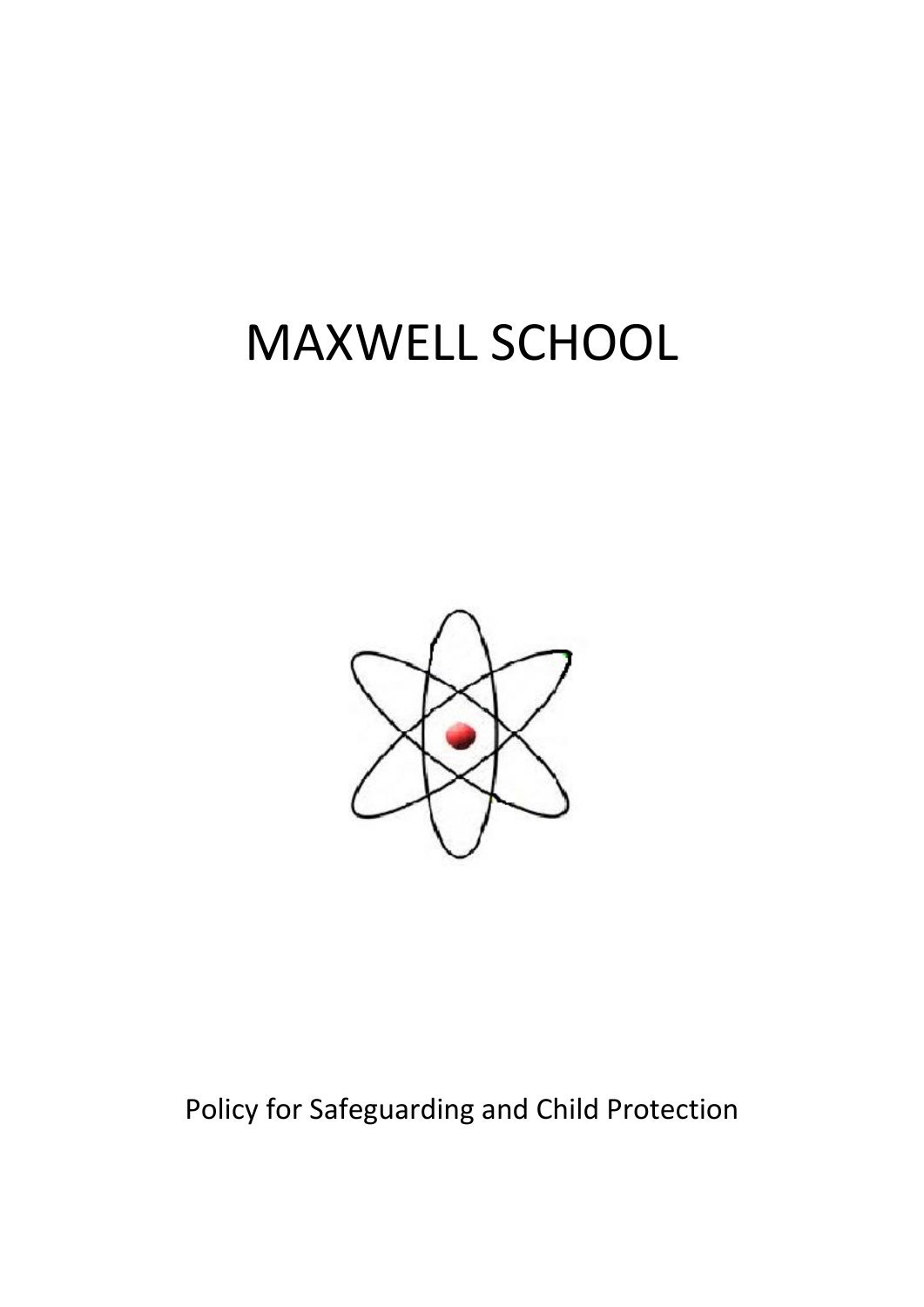#### **The aims of this Safeguarding and Child Protection Policy are:**

• to keep children safe while they are in school and to give them an environment where they feel secure and able to talk to an appropriate adult about issues around their personal safety or the safety of their friends.

• to help the school maintain its ethos whereby staff, students and parents feel able to articulate and concerns comfortably, safe in the knowledge that effective action will be taken as appropriate.

### **The purpose of this policy is to ensure that all members of the school community**:

- are aware of their responsibilities in relation to safeguarding and child protection
- know the procedures that should be followed if they have a cause for concern
- know where to go to find additional information regarding safeguarding
- are aware of the key indicators relating to child abuse
- fully support the school's commitment to safeguarding and child protection

• to ensure that all stakeholders are fully informed in order to ensure their own safety and protection The designated member of staff for safeguarding and protection in school is: the school psychologist, Juli Blasco .

In their absence, these matters will be dealt with by the Headteacher, Cliff Seabrook.

Should both of these people be out of the school, responsibility for Safeguarding will pass to the school Director, Linda Barbour.

The designated person is key to ensuring that proper procedures and policies are in place and are followed with regard to child safeguarding issues. They will also act as a dedicated resource available for other staff and volunteers to draw upon.

The school recognises that the designated person need not be a teacher but must have the status and authority within school to carry out the duties of the post.

All members of staff and volunteers must be made aware of who this person is and what their role is.

The designated person will act as a source of advice and coordinate action within the school over child protection cases.

The designated person should act as liaison with other agencies and build good working relationships with these agencies.

They should possess skills in recognising and dealing with child welfare concerns.

Appropriate training and support should be given.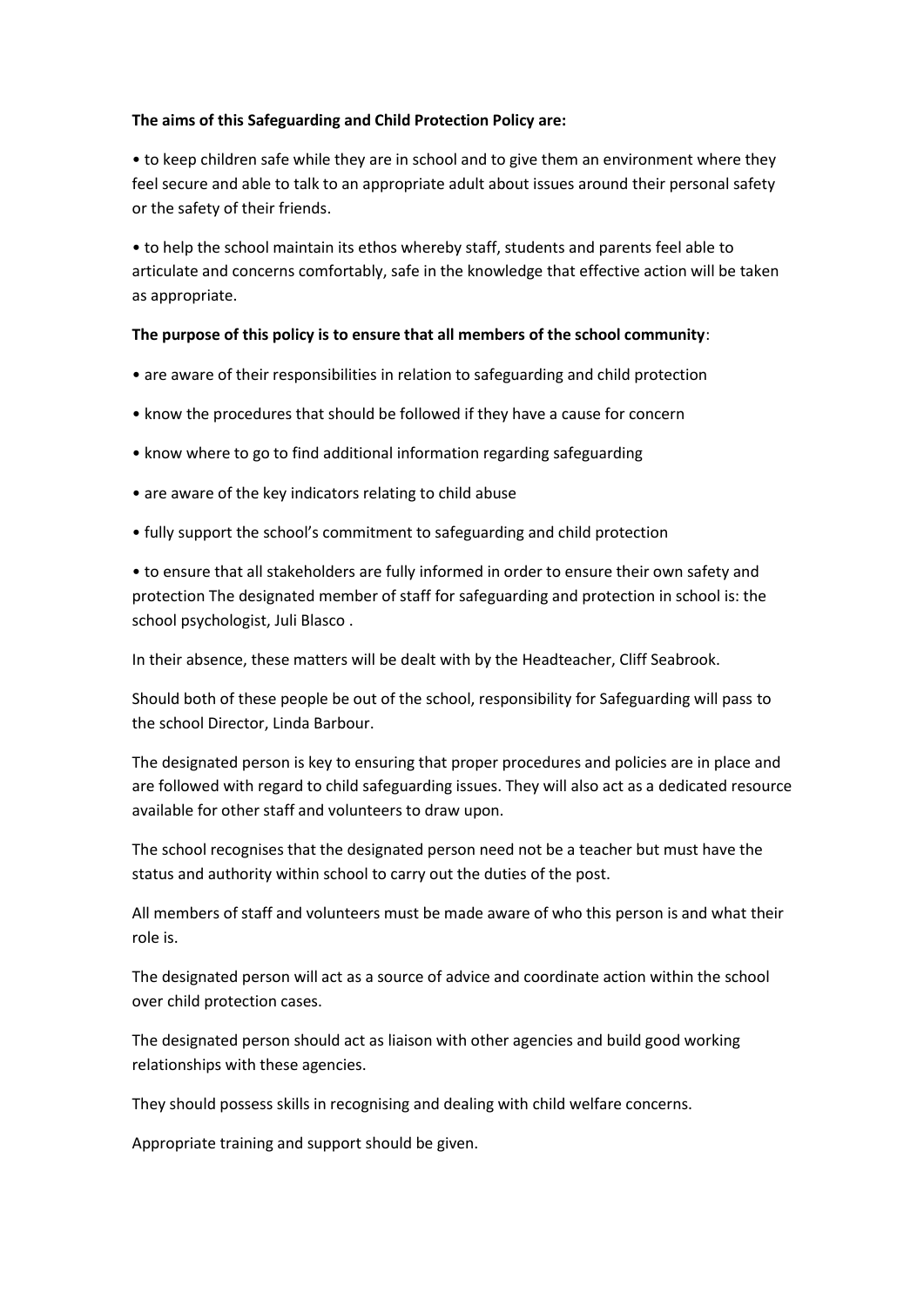The designated person is responsible for referring cases of suspected abuse or allegations to the relevant investigating agencies.

The designated person is not responsible for dealing with allegations made against a member of staff, unless the designated person is the Headteacher.

To be effective the designated person will:

- Act as a source of advice, support and expertise within the school and be responsible for coordinating action regarding referrals by liaising with relevant agencies over suspicions that a child may be suffering harm.
- Cascade safeguarding advice and guidance within school.
- Where they have concerns that a referral has not been dealt with in accordance with the child protection procedures, report this to the Headteacher who will investigate further.
- Ensure each member of staff and volunteers at the school, and regular visitors are aware of and can access readily, this policy.
- Liaise with the head teacher to inform him/her of any issues and on-going investigations and ensure there is always cover for the role.
- Ensure that this policy is updated and reviewed every three years.
- Be able to keep detailed accurate secure written records of referrals/concerns, and ensure that these are held in a secure place.
- Ensure parents are aware of the child protection policy in order to alert them to the fact that the school may need to make referrals. Raising parents' awareness may avoid later conflict if the school does have to take appropriate action to safeguard a child.
- Where children leave the school roll, ensure any child protection file is transferred to the new school as soon as possible but separately from the main file, and addressed to the designated person for child protection.
- Where a child leaves and the new school is not known, ensure that the local authority is alerted so that the child's name can be included on the database for missing pupils.
- The designated person also has an important role in ensuring all staff and volunteers receive appropriate training. They should: Attend training in how to identify abuse and know when it is appropriate to refer a case.

Have a working knowledge of how the Comunidad de Madrid operates and the conduct of a child protection case conference and be able to attend and contribute to these when required, to enhance the implementation of the Child Protection Plan.

Attend any relevant or refresher training courses and then ensure that any new or key messages are passed to other staff, volunteers and governors.

Make themselves (and any deputies) known to all staff and volunteers (including new starters and supply teachers) and ensure those members of staff have had training in child protection. This should be relevant to their needs to enable them to identify and report any concerns to the designated teacher immediately.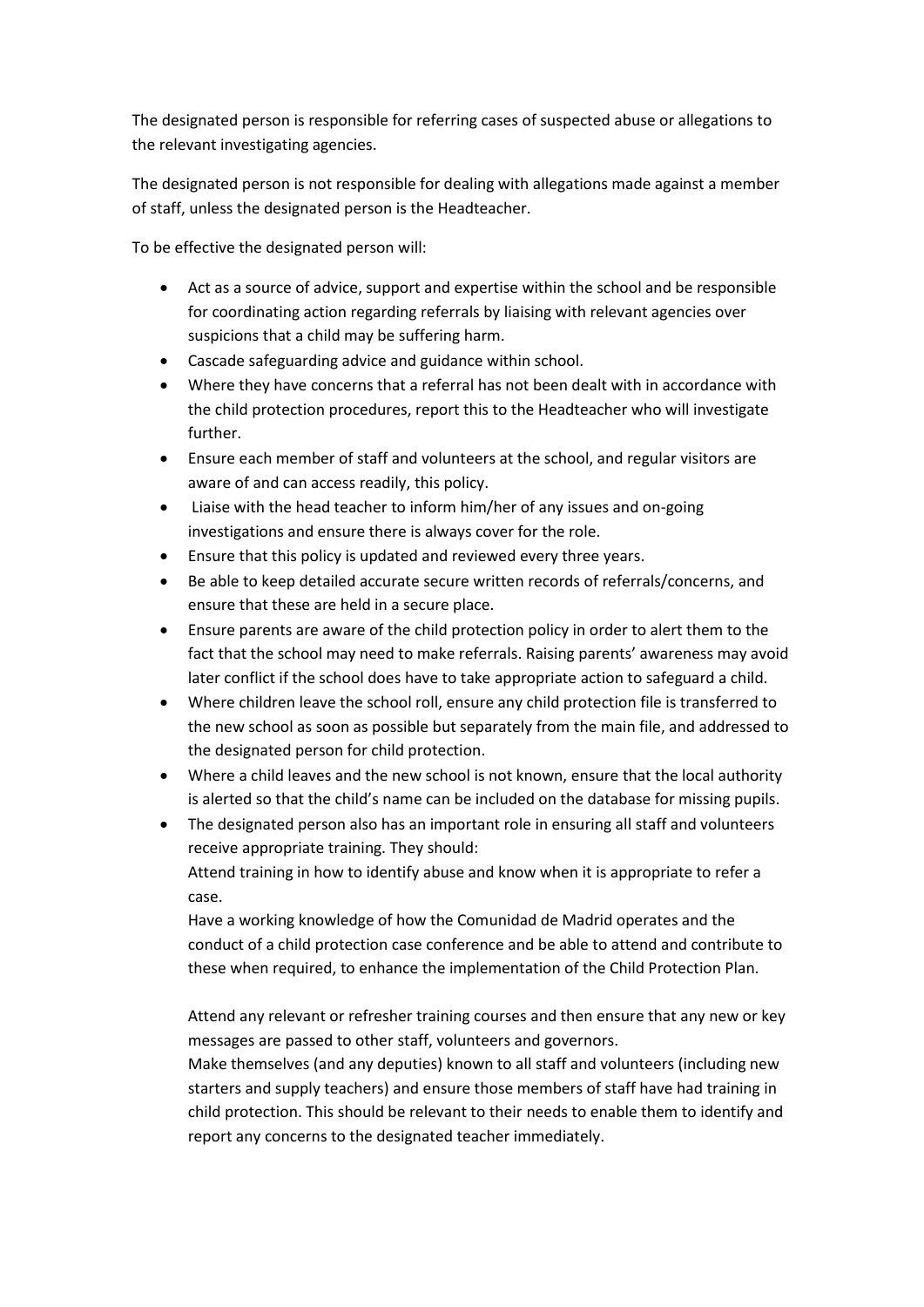## **Procedures for dealing with suspected or confirmed case concerns about child protection including the different elements of child abuse**:

Child abuse may be physical (non-accidental injury); sexual; neglect or emotional. If a young person discloses to you that they are being abused or if you suspect they may be being abused, inform the psychologist immediately. Concerns expressed by other students or parents should also be passed on to the psychologist. Any notes taken by you should be as close to the exact words of the young person as possible. Sign and date your notes before passing them on to the psychologist. Do not ask the young person questions or try to get them to elaborate on what they have said to you as this could damage any action that might be taken by the police or Social Services at some time in the future.

If a student asks you to keep something confidential, explain that this is not always possible because if they tell you something that you think might make them at risk of harm you need to get help and support for him or her and that you are legally obliged to do this.

Do not contact parents/carers regarding child abuse allegations.

In cases where serious concerns have been raised about physical or sexual abuse the student will be seen as soon as possible. Where appropriate, further background information will be collected by the psychologist or someone appropriate designated by them. It is not appropriate to get young people to remove clothing, medical attention will be sought if appropriate and records of any injuries will be recorded. Any allegation of this seriousness should always be reported to Social Services as soon as possible.

If the Child Protection concerns come to light out of school hours and neither the psychologist or Headteacher are available then a referral should be made to Social Services.

Most cases involve continuing contact with the student on a daily basis at school. The psychologist will designate a teacher well known to the student to maintain this contact/monitor development.

Where Child Abuse cases go to court the person to whom the student first disclosed the abuse and/or the psychologist/Headteacher may be called as witnesses.

#### **Responsibilities and immediate action**

All adults working in this school (including visiting staff, volunteers and students on placement) are required to report any concerns that they may have around suspicions of child protection to the school psychologist.

When an individual concern/incident is brought to the notice of the psychologist, he or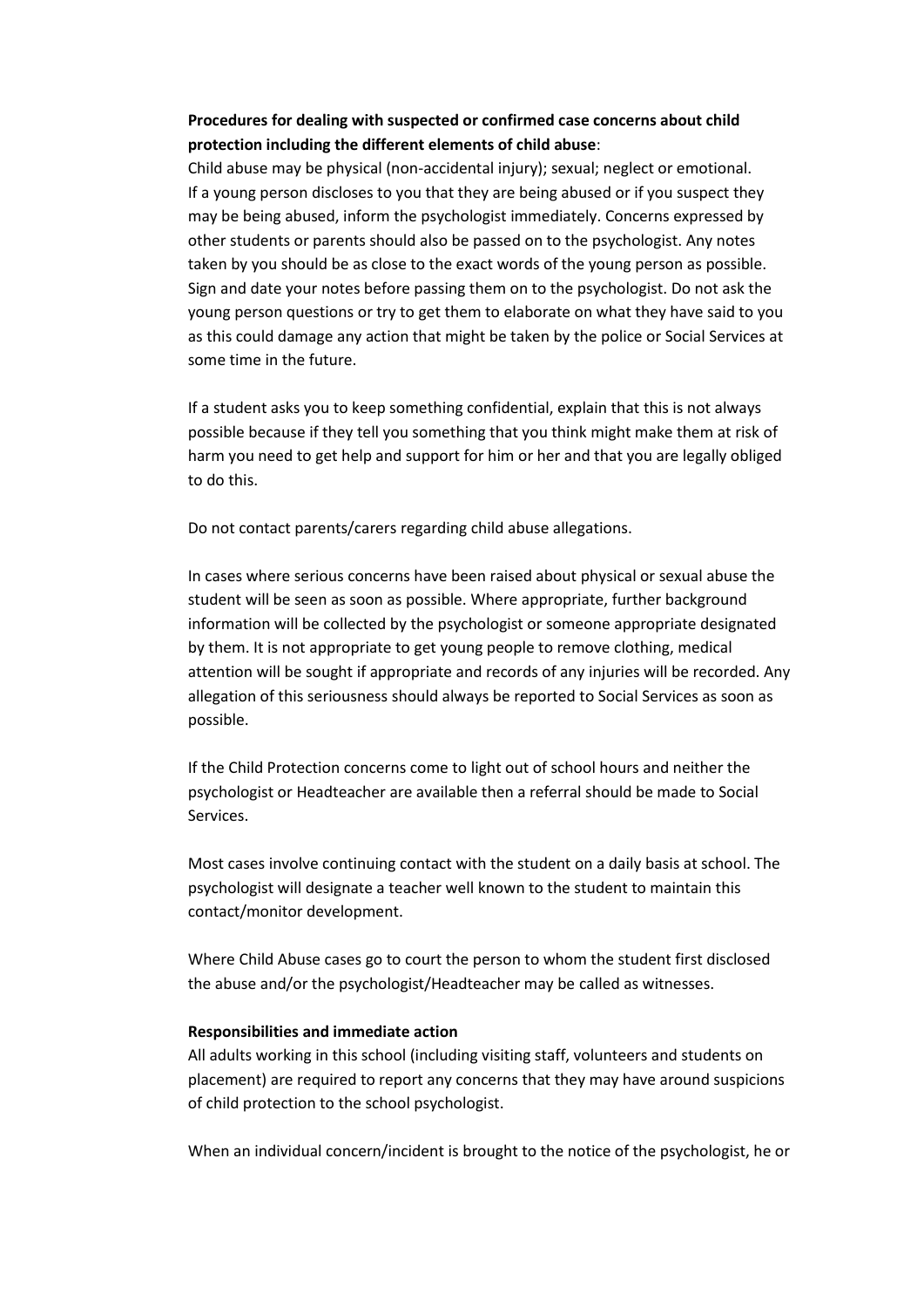she will be responsible for deciding upon whether or not this should be reported to the Social Services Department. Where there is any doubt as to the seriousness of this concern, advice will be sought from the Head teacher and Advisory Board.

In circumstances where a child has a suspicious injury, which requires urgent medical attention, the referral process should not delay the administration of first aid or emergency medical assistance. If a student is thought to be at immediate risk, urgent Emergency Services and/or Police intervention will be requested.

Where it is suspected that a child might be at risk of significant harm, nothing will be said to the child's parent/guardian without the approval of the psychologist after consultation with the Social Services.

#### **Recruitment**

All staff recruited by the school will be subject to reference and Criminal Record Bureau checks. This school will only use agencies, which positively vet their staff. Staff coming to the school on a permanent or temporary basis will be made aware of the C.P. policy.

#### **Volunteers**

Any parent or other person employed by the school to work in a voluntary capacity with students will be subjected to police checks and vetting procedures. Volunteers will work under the direct supervision of an established staff member and will be subject to the same code of conduct as paid employees of the school. Volunteers will at no time be given responsibility for the personal care of students or left in sole charge of students.

#### **Staff Code of Conduct**

All staff (paid and voluntary) are expected to adhere to the school code of conduct in respect of their contact with students and their families. Children will be treated with respect and dignity and no punishment, detention, restraint, sanctions, or rewards are allowed outside those detailed in the school's Behaviour Management Policy. Staff are required to work in a professional manner at all times and should be aware of the inherent dangers in:

• contacting students through private telephones including texting, e-mail, MSN, or social media

- working alone with a child
- physical interventions
- cultural and gender stereotyping
- dealing with sensitive information
- giving to and receiving gifts from children and parents
- disclosing personal details inappropriately
- meeting pupils outside school hours or school duties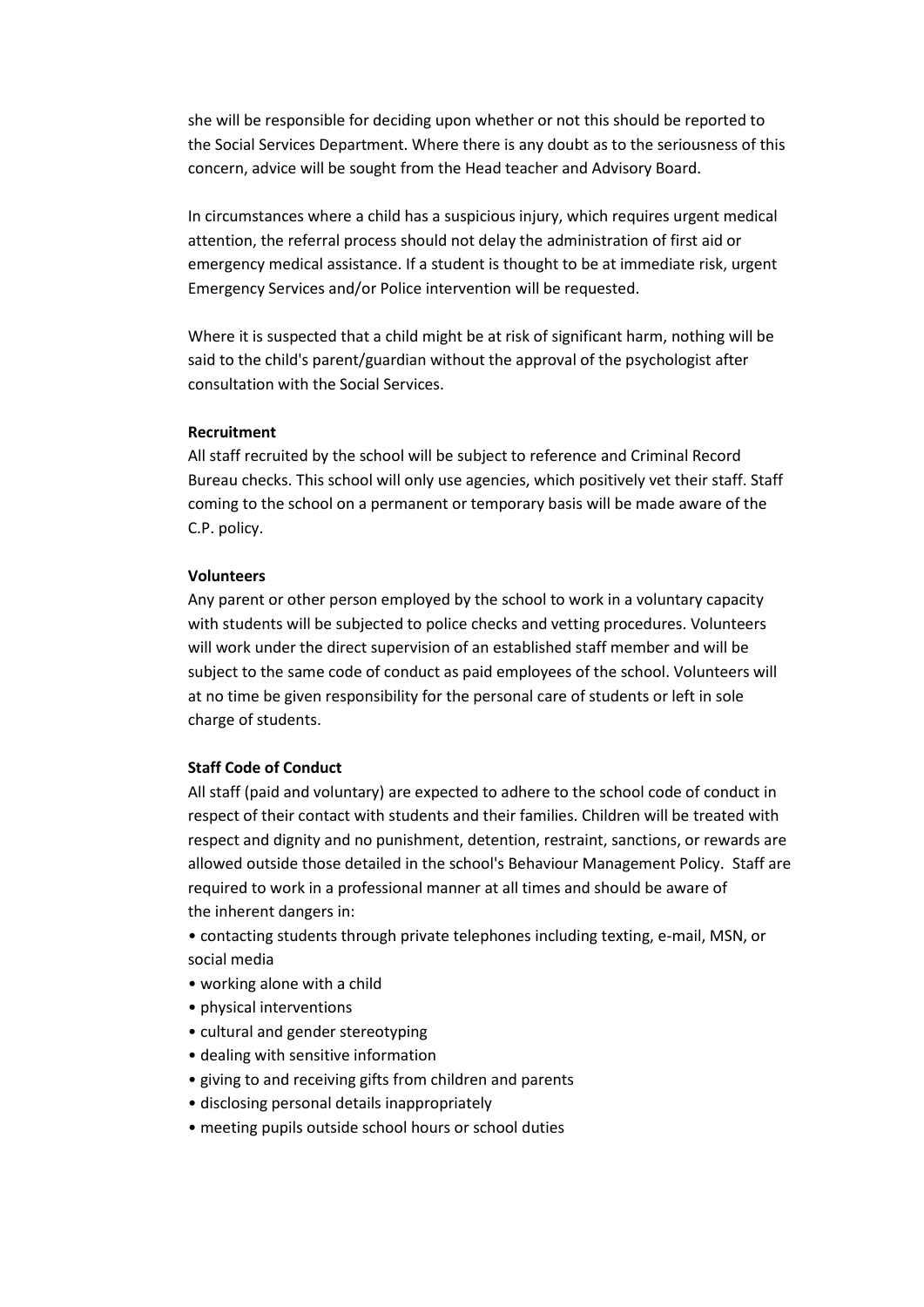#### **Complaints / Allegations made against staff**

Maxwell School takes seriously all complaints made against members of staff. Mechanisms are in place for students, parents and staff to share any concern that they may have about the actions of any member of the school staff. All such complaints will be brought immediately to the attention of the Headteacher in order that they may activate the appropriate procedures.

If the complaint concerns alleged abuse by the Headteacher, this should be brought to the attention of the Director.

Staff who are formally disciplined for the abuse of students (or who resign before disciplinary action) will be reported to the appropriate Spanish and British authorities.

#### **Records**

Brief and accurate written notes will be kept of all incidents or C.P. concerns relating to individual students. Child protection records are not available to students or parents. The psychologist securely keeps C.P. records, separate from educational records. Only the Headteacher and the Director will be able to access these.

This policy should be read in conjunction with the schools anti-bullying Policy as we know that exposure to bullying can lead young people into self-harm and leave them with long term issues of mental health and a damaged self-image.

The entrance to the school will be supervised. Authorised visitors to the school will be logged into and out of the premises and will be asked to wear their identity badges or be issued with school visitor badges. Unidentified visitors will be challenged by staff or reported to the Senior Management Team or the school office. Emergency Support will be called if there are any concerns about unidentified visitors or intruders.

#### **Curriculum**

Maxwell School knows the importance that curriculum can play in the prevention of abuse and in the preparation of our students for the responsibilities of adult life.

It is expected that all curriculum areas will consider the opportunities, which exist for addressing personal safety, and other Child Protection related issues particularly in the area of Life Skills where opportunities should be constructed for young people to have well-structured and safe discussions about the issues around Child Protection including issues of Self Harm. Staff need to be sensitive to the dangers of discussing these issues in a classroom environment because of the impact that they may have on students in the room.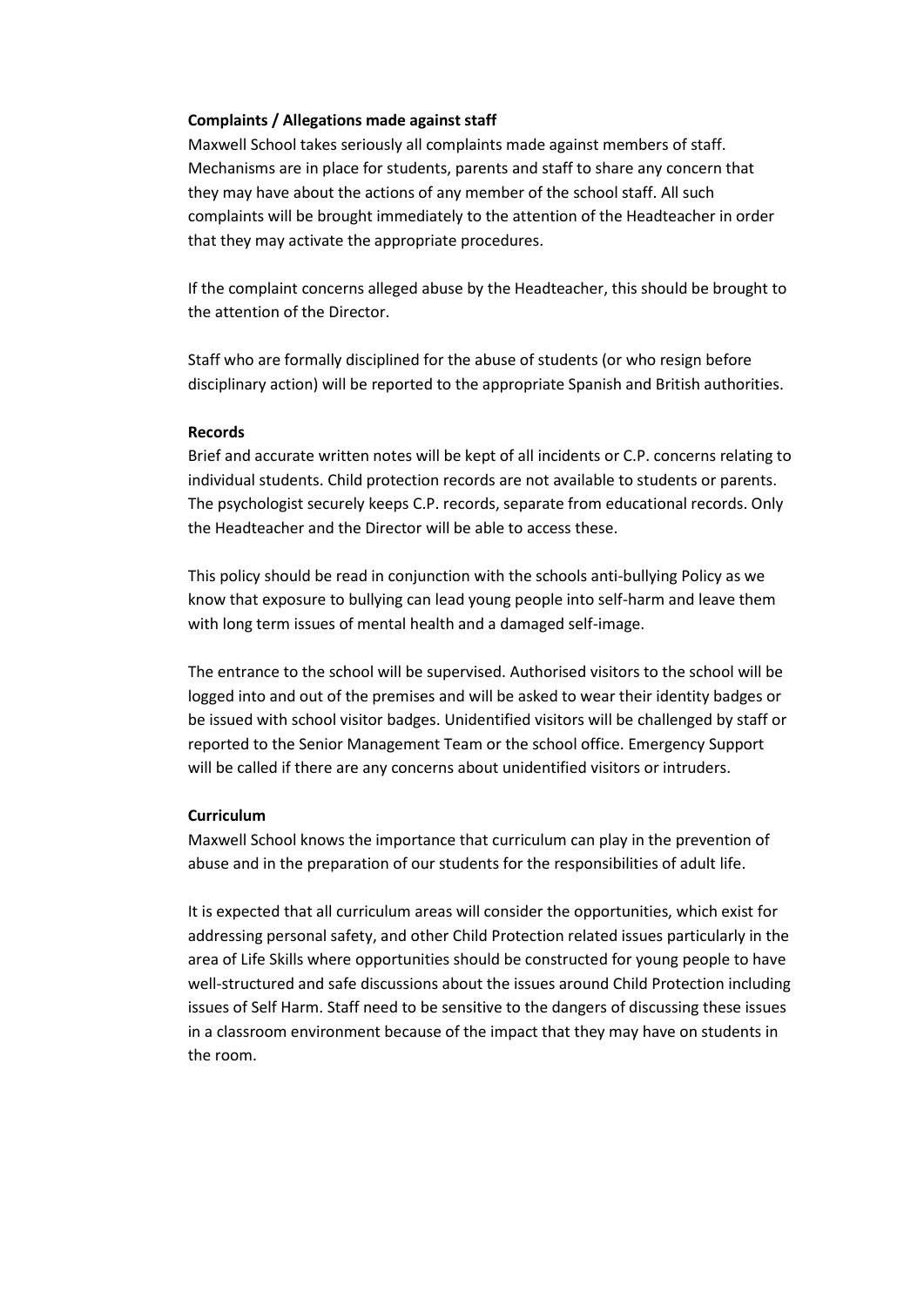#### **Maxwell School procedure for dealing with students who may have special needs:**

If staff have concerns over students over the following issues they must refer the case to the psychologist:

- Non-accidental injury which could be the result of abuse
- Self Harm
- Drugs / solvent abuse
- Running away from home

Appropriate action can then be taken.

#### Photographing children:

We understand that parents like to take photos of or video record their children in the school play, or at sports day, or school presentations. This is a normal part of family life, and we will not discourage parents from celebrating their child's successes. However, if there are Health and Safety issues associated with this - i.e. the use of a flash when taking photos could distract or dazzle the child, and cause them to have an accident, we will encourage parents to use film or settings on their camera that do not require flash.

We will not allow others (visitors to school e.g. theatre groups or workshop providers) to photograph or film pupils during a school activity without the parent's permission. We will not allow images of pupils to be used on school websites, publicity, or press releases, without express permission from the parent, or guardians and if we do obtain such permission, we will not identify individual children by name. The school cannot however be held accountable for photographs or video footage taken by parents or members of the public at school functions.

#### **Confidentiality and information sharing**

The school, and all members of staff at the school, will ensure that all data about pupils is handled in accordance with the requirements of the law, and any national and local guidance. Any member of staff who has access to sensitive information about a child or the child's family must take all reasonable steps to ensure that such information is only disclosed to those people who need to know.

Regardless of the duty of confidentiality, if any member of staff has reason to believe that a child may be suffering harm, or be at risk of harm, their duty is to forward this information without delay to the designated member of staff for child protection.

#### **Physical restraint and contact with students**

Members of staff may have to make physical interventions with children in order for children not to harm one another. Members of staff will only do this in line with school policy.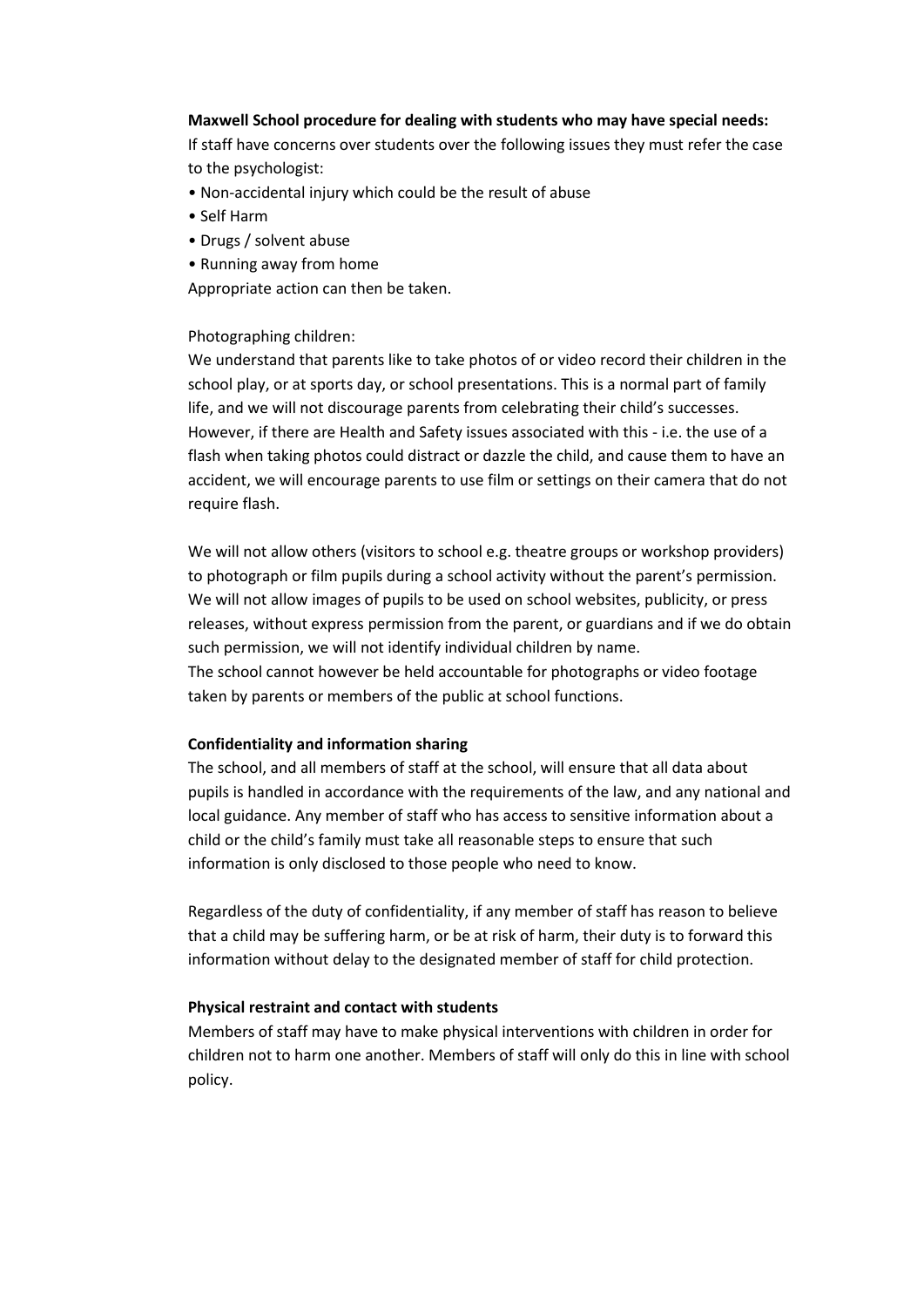#### **Extra-curricular activities/summer camps**

Should the school administration transfer control of use of school premises to bodies (such as sports clubs, summer camp etc.) to provide out of school hours activities, we will ensure that these bodies have appropriate safeguarding and child protection policies and procedures, and that there are arrangements in place to link with the school on such matters. Such considerations will be made explicit in any contract or service level agreement with the bodies.

#### **Contracted services**

Where the school administration contracts its services to outside providers, we will ensure that these providers have appropriate safeguarding and child protection policies and procedures, and that there are arrangements in place to link with the school on such matters. Such considerations will be made explicit in any contract or service level agreement with the provider.

#### **Implementation, monitoring, evaluation and review**

All adults, including volunteers and administration staff, in school will receive a copy of this policy or an appropriate summary and will be asked to sign to say that they have read and agree to follow its procedures. It will be discussed at least annually at staff meetings.

The effectiveness of the policy will be reviewed and evaluated by the school administration in collaboration with the school psychologist annually in light of any specific incidents or changes to local/national guidance.

The Headteacher will report on safeguarding matters through the termly report and safeguarding will be a standing item on the agenda at each school administrative meeting.

This policy will be made available to download from the school website and paper copies are available on request from the school office.

March 2016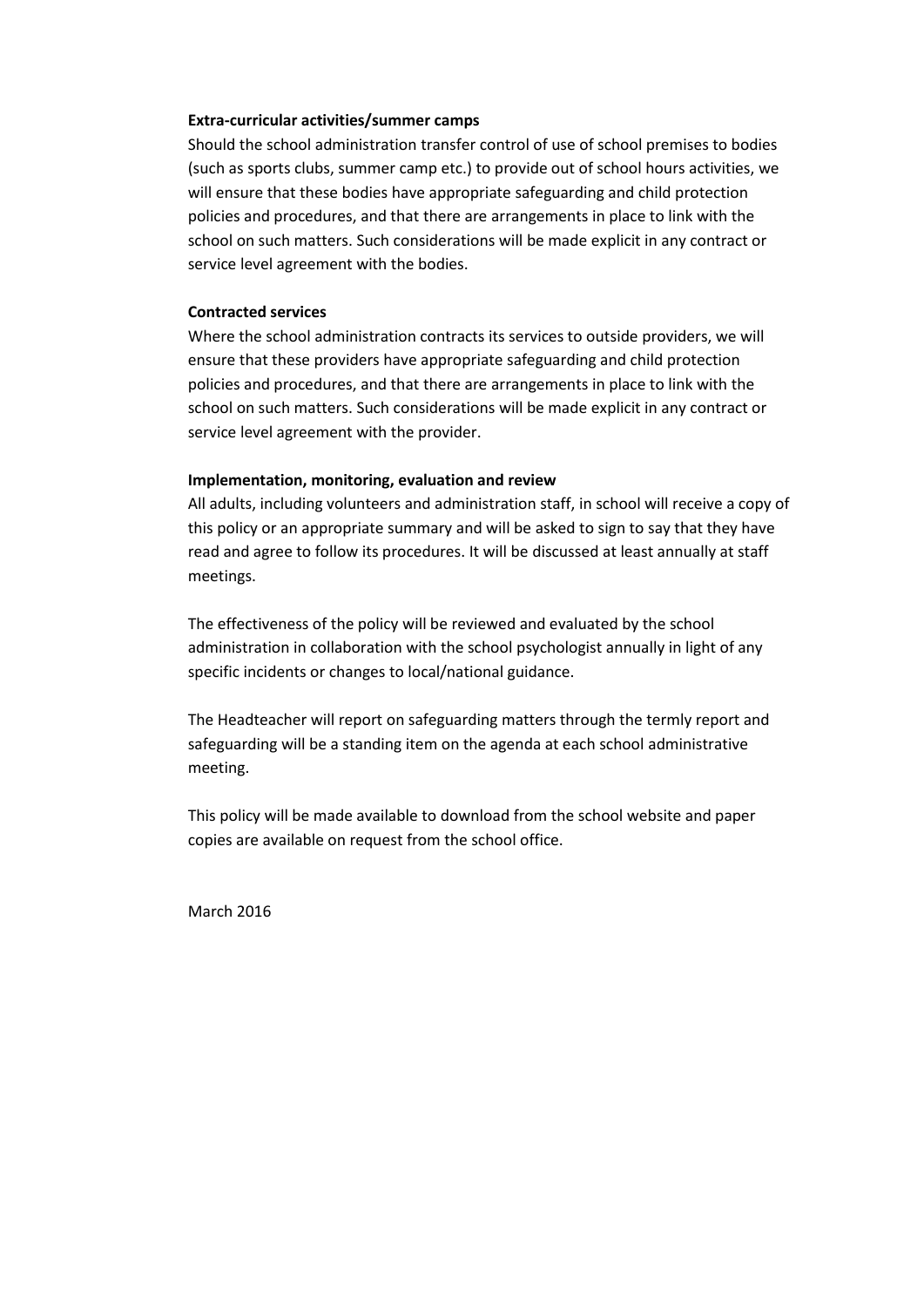#### **Appendix 1: Definitions and Symptoms of Abuse**

There are four main categories of abuse – physical injury, neglect, sexual abuse ane emotional abuse. The list of symptoms given is not exhaustive or comprehensive but consists of frequently observed symptoms. It is important to remember that most abuse involves more than one main type, for example, sexual and emotional abuse may be recognized together. Symptoms such as cuts and grazes, may also be accidental and not a sign of abuse.

#### **Physical Abuse**

Physical abuse may include actual or risk of physical injury to a child or failure to prevent physical injury (or suffering) to a child, including deliberate poisoning, suffocation and fictitious illness by proxy. This includes excessive punishment.

#### **Symptoms:**

Behaviour changes/wet bed/withdrawal/regression Frequent unexplained injuries Afraid of physical contact Violent behavior during role play Unwillingness to change clothes Aggressive language and use of threats Bruising in unusual areas Changing explanation of injuries Not wanting to go home with parent or carer Finger marks Broken bones Cuts and grazes Cigarette burns Cowering

#### **Neglect**

Neglect may include actual or risk of persistent or severe neglect of a child or the failure to protect a child from exposure to any kind of danger, including cold or starvation. In addition, it could also be extreme failure to carry out important aspects of care, resulting in the significant impairment of the child´s health or development, including failure to thrive.

#### **Symptoms:**

Lack of appropriate clothing Cold – complaining of Hunger – complaining of Unkempt hair Not wanting to communicate Attention seeking Often in trouble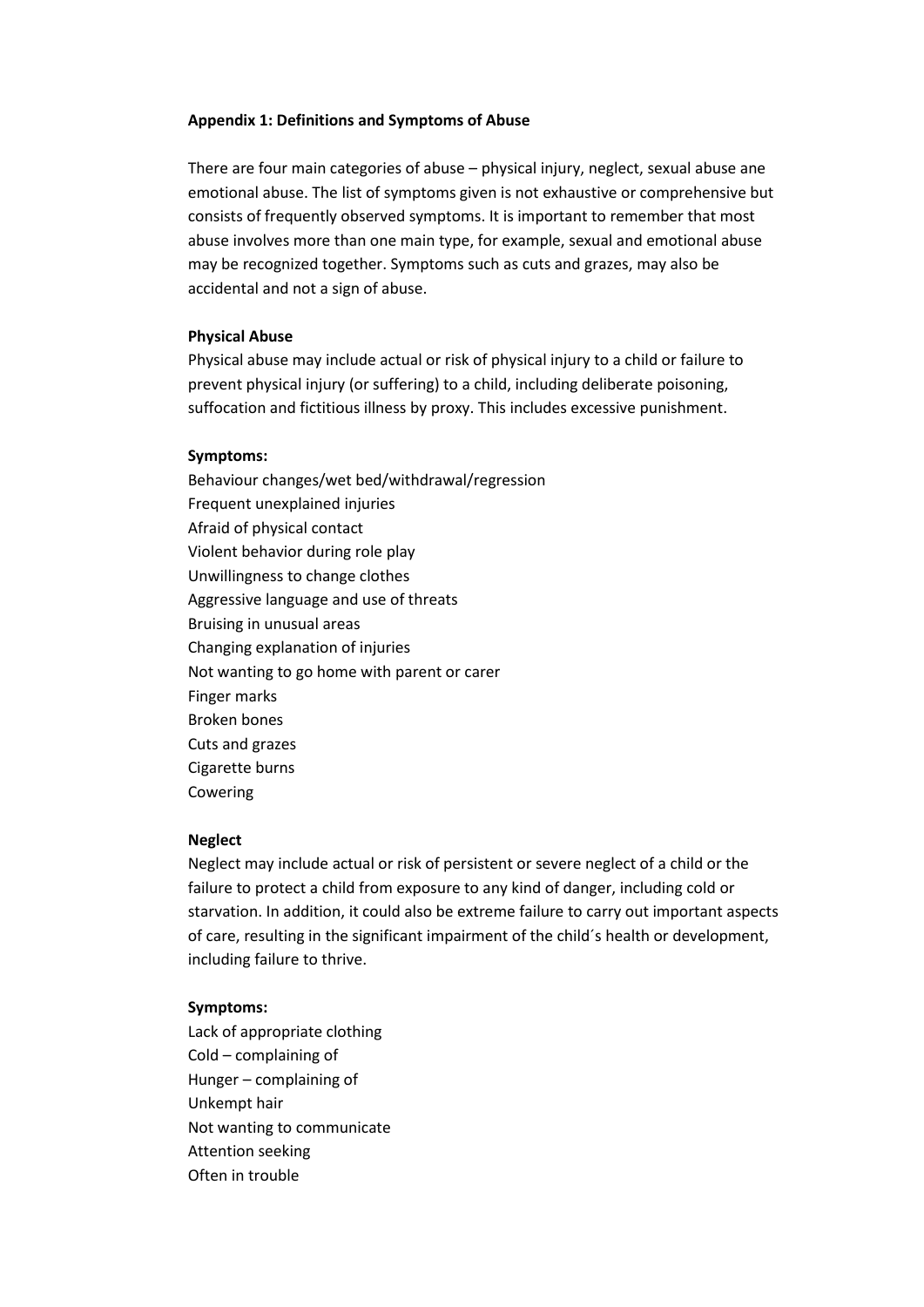Use of bad language Lack of confidence – low self-esteem Jealousy Dirty Body sores Urine smells No parental interest Behaviour problems Lack of respect Bullying Stealing

#### **Sexual Abuse**

This may include actual or risk of sexual exploitation of a child or adolescent. The child may be dependent and/or developmentally immature. It also covers the involvement of dependent, immature children and adolescents in activities to which they are unable to give informed consent or that violate the social taboos of family roles.

#### **Symptoms:**

Inappropiate behaviour Change of behavior Rejecting physical contact or demanding attention Physical evidence – marks, bruising Pain going to toilet, strong urine Bruising/marks in genital area Drawing – inappropriate knowledge Relationships with other adults or children being forward Withdrawn Role play Rocking Stained underwear

#### **Emotional Abuse**

This may include actual or risk of severe adverse effect on the emotional and behavioural development of a child caused by persistent or severe emotional illtreatment or rejection. It is important to remember that all abuse involves some emotional ill-treatment.

#### **Symptoms:**

Crying Withdrawn Cringing Aggression Bribery by parent Lack of confidence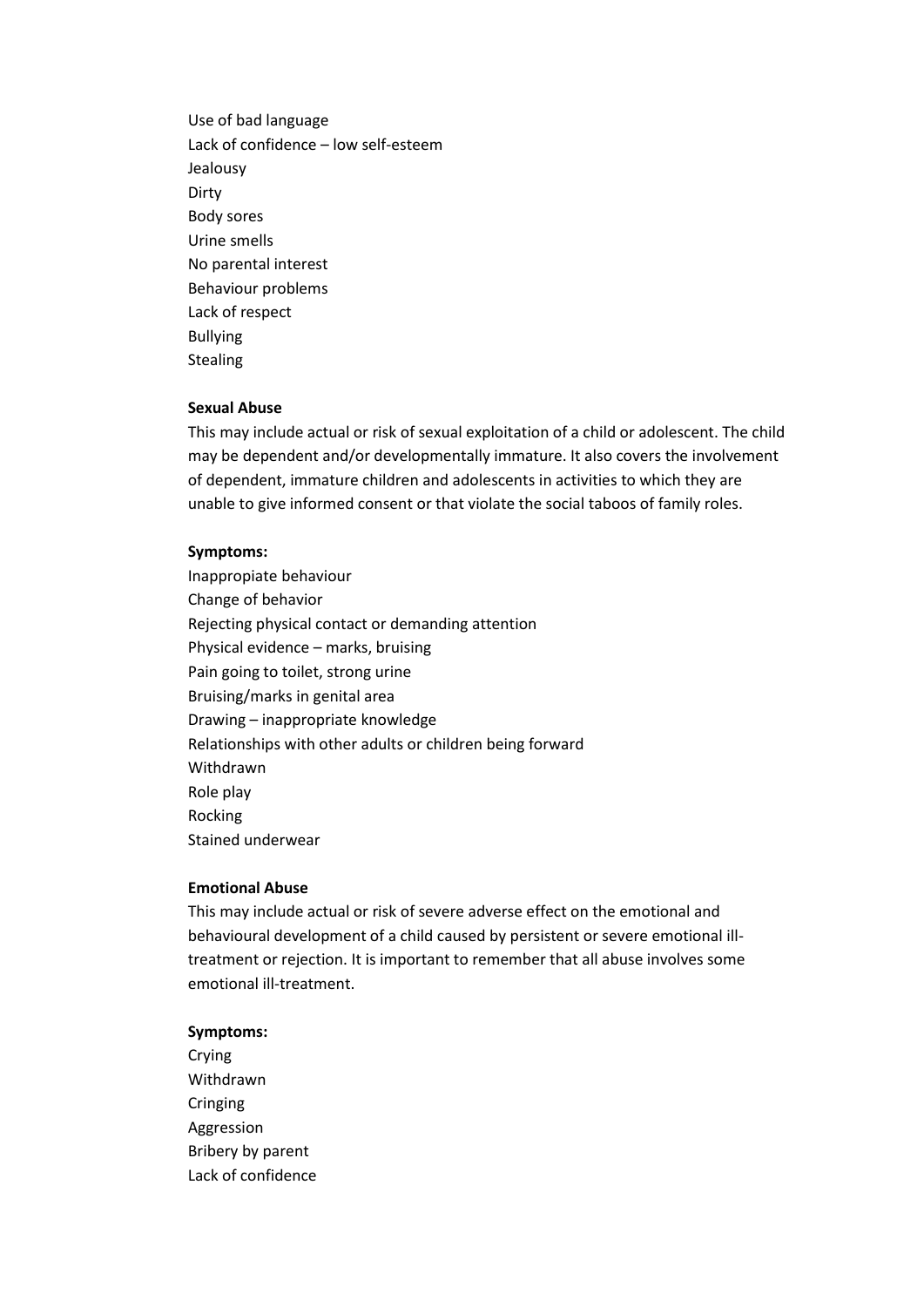Isolation from peers Afraid of authorative figures Treating others as you have been treated Picking up points through conversation with children Rocking Not wanting to socialize Bad behavior Behaviour changes Delf infliction Attention seeking Clingy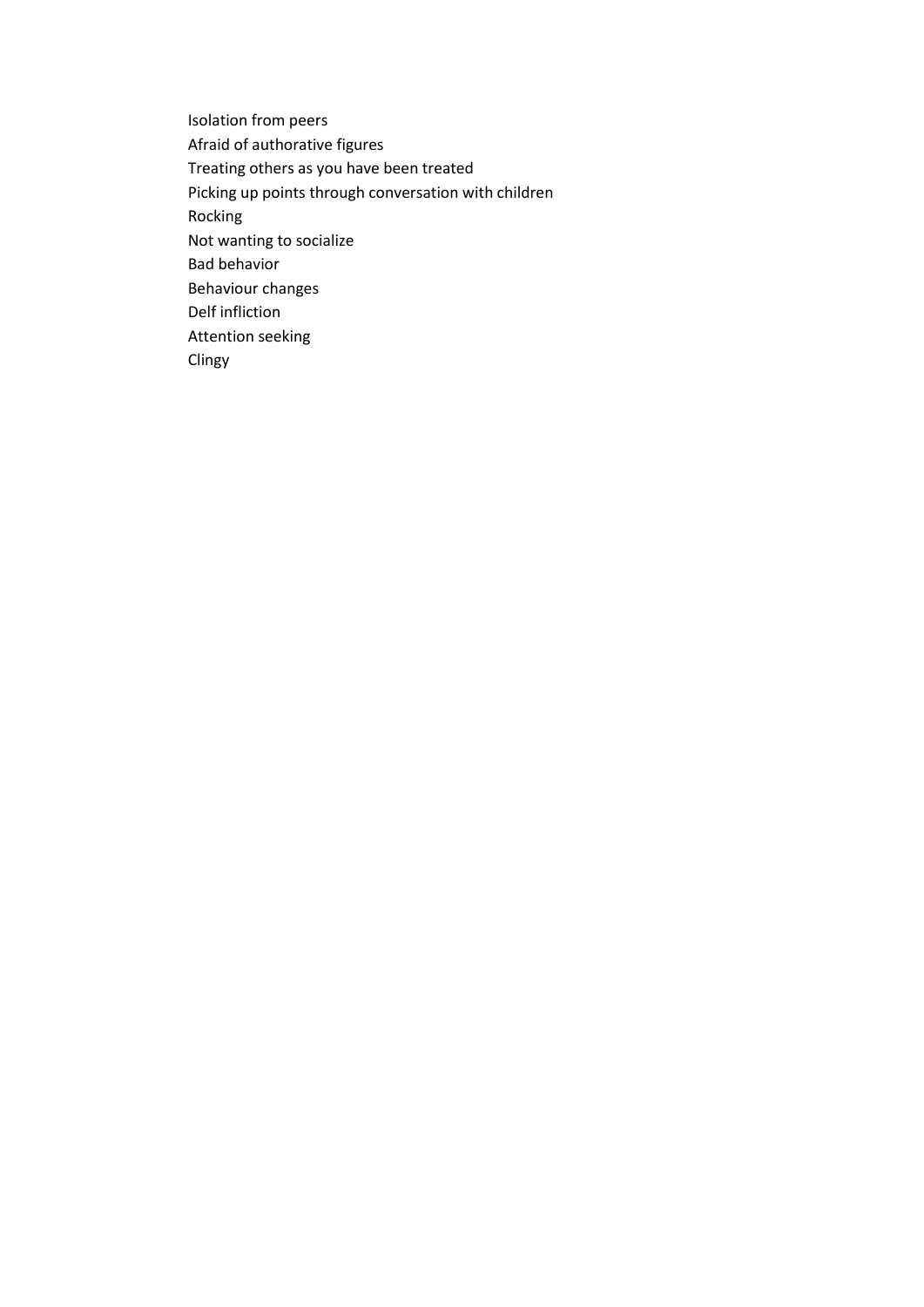# **Appendix 2: Record of Concern**

| Child's Name:                                   |                                               |                                                                            | Date:     |  |  |
|-------------------------------------------------|-----------------------------------------------|----------------------------------------------------------------------------|-----------|--|--|
| Child's DOB:                                    |                                               |                                                                            |           |  |  |
| Male/Female:                                    | Ethnic Origin:                                | Disability Y/N:                                                            | Religion: |  |  |
|                                                 |                                               |                                                                            |           |  |  |
| Date and time of concern:                       |                                               |                                                                            |           |  |  |
| Your account of the concern:                    |                                               |                                                                            |           |  |  |
| (what was said, observed, reported and by whom) |                                               |                                                                            |           |  |  |
|                                                 |                                               |                                                                            |           |  |  |
|                                                 |                                               |                                                                            |           |  |  |
|                                                 |                                               |                                                                            |           |  |  |
| Additional information:                         |                                               |                                                                            |           |  |  |
|                                                 | (your opinion, context of concern/disclosure) |                                                                            |           |  |  |
|                                                 |                                               |                                                                            |           |  |  |
|                                                 |                                               |                                                                            |           |  |  |
|                                                 |                                               |                                                                            |           |  |  |
|                                                 |                                               |                                                                            |           |  |  |
| Your response:                                  |                                               |                                                                            |           |  |  |
|                                                 | (what did you do/say following the concern)   |                                                                            |           |  |  |
|                                                 |                                               |                                                                            |           |  |  |
|                                                 |                                               |                                                                            |           |  |  |
|                                                 |                                               |                                                                            |           |  |  |
|                                                 |                                               |                                                                            |           |  |  |
| Your name:                                      |                                               | Your signature:                                                            |           |  |  |
| Your position in school:                        |                                               | Date and time of this recording:                                           |           |  |  |
|                                                 |                                               |                                                                            |           |  |  |
| Action and response of DP/Headteacher           |                                               |                                                                            |           |  |  |
|                                                 |                                               |                                                                            |           |  |  |
|                                                 |                                               |                                                                            |           |  |  |
|                                                 |                                               |                                                                            |           |  |  |
|                                                 |                                               |                                                                            |           |  |  |
| Feedback given to member of staff               |                                               | Information shared with any other staff?                                   |           |  |  |
| reporting concern:                              |                                               | If so, what information was shared and<br>what was the rationale for this? |           |  |  |
|                                                 |                                               |                                                                            |           |  |  |
|                                                 |                                               |                                                                            |           |  |  |
|                                                 |                                               |                                                                            |           |  |  |
|                                                 |                                               |                                                                            |           |  |  |
|                                                 |                                               |                                                                            |           |  |  |
|                                                 |                                               |                                                                            |           |  |  |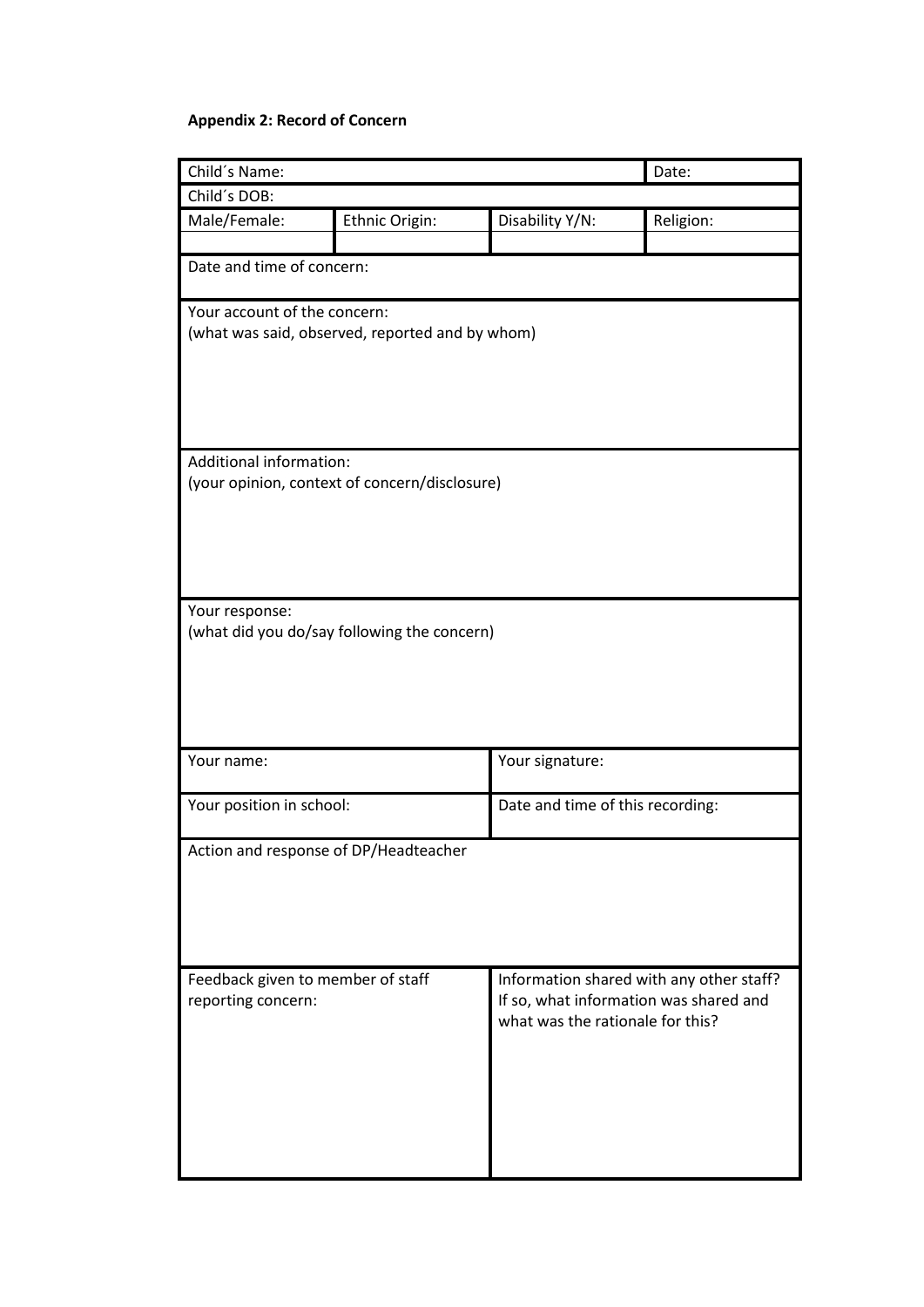# **Checklist for DP (to be printed on back of record of concern form)**

- Child clearly identified?
- Name, designation and signature of the person completing the record populated?
- Date and time of any incidents or when a concern was observed?
- Date and time of written record?
- Distinguish between fact, opinion and hearsay
- Concern described in sufficient detail, i.e. no further clarification necessary?
- Child's own words used? (Swear words, insults, or intimate vocabulary should be written down verbatim.)
- Record free of jargon?
- Written in a professional manner without stereotyping or discrimination?
- The record includes an attached completed body map (if relevant) appendix 3 of the Safeguarding and child safety policy

| Audit date:    |           | Audited completed by:                      |                          |
|----------------|-----------|--------------------------------------------|--------------------------|
| Action needed: | Timescale | Name and position of<br>person responsible | Date action<br>completed |
|                |           |                                            |                          |
|                |           |                                            |                          |
|                |           |                                            |                          |

| <b>RED</b>   | Indicates that information from the checklist is lacking and deficiencies |  |  |
|--------------|---------------------------------------------------------------------------|--|--|
|              | need to be addressed as a matter of urgency                               |  |  |
| <b>AMBER</b> | Indicates that key information is included but recording could be further |  |  |
|              | improved                                                                  |  |  |
| <b>GREEN</b> | Indicates that the recording meets the above required standars            |  |  |
|              |                                                                           |  |  |